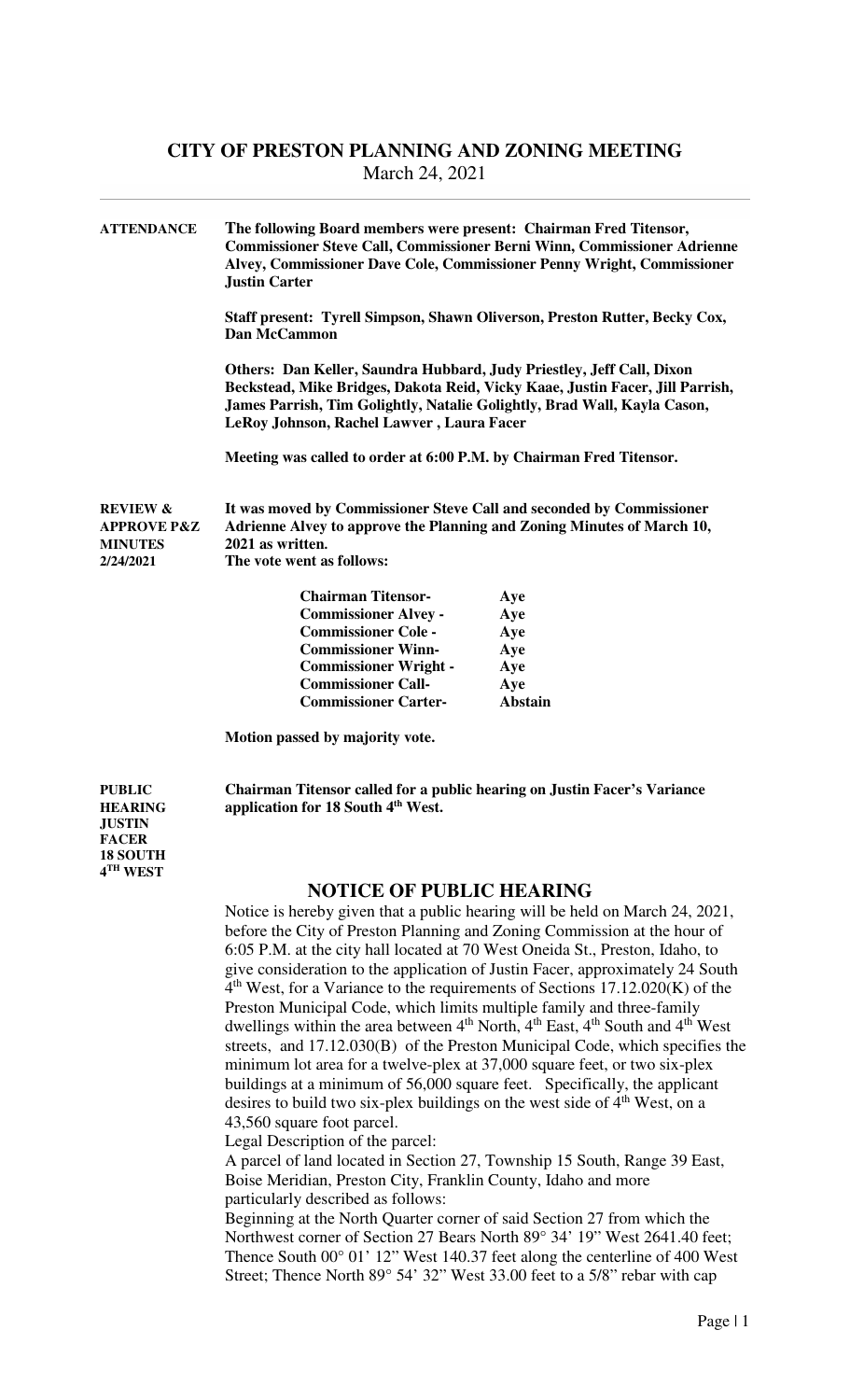labeled, "AA Hudson PLS 13173", set on the West right of way line of 400 South Street the True Point of Beginning; Thence North 89° 54' 32" West 195.01 feet along the South line and its extension of the parcel owned by Rachel A. Lawver, which parcel is described in Instrument #237082 in the official records of Franklin County, to a 5/8" rebar with cap; Thence South 00° 01' 12" West 188.29 feet along the East line of the parcel of land owned by Jerry C. Larsen and Marie S. Larsen, which parcel is described in Instrument #207126 in the official records of Franklin County, to a 5/8" rebar with cap; Thence South 89° 34' 19" East 195.02 feet along the North line of the parcel of land owned by Kevin Sharp and Debra Sharp, which parcel is described in Instrument #268575 in the official records of Franklin County, to a 5/8" rebar with cap set on the said West right of way line of 400 West Street; Thence North 00° 01' 12" East 189.44 feet along said right of way line to the True Point of Beginning.

 A copy of the Application for Variance is on file with the City Clerk at the above stated address, and may be reviewed upon request to the City Clerk. All persons present will be given the opportunity to be heard in regard to said Application. Written comments or objections to said variance may be submitted to the City Clerk at the above stated address, and the same will be considered if received prior to said public hearing.

Dated this 18<sup>th</sup> day of February, 2021. s/Linda Acock

**Chairman Titensor gave guidelines for holding a public hearing and invited Justin Facer to present his variance application.** 

 **Mr. Facer explained that he would like to build two six-plex buildings on his property. The property sits just outside of the core of the city that is zoned for multi-family housing and the city code requires that twelve units be built in one building. Mr. Facer's variance application requests a variance to these two requirements. The location of the property is just off of Oneida street and all traffic would flow to Oneida so there would be little impact to city streets. Mr. Facer will do improvements on the sewer line and the road that will benefit the city road. All of the surrounding properties are already fenced and Mr. Facer will add fill to the property to bring it up to levels more even with the surrounding properties. If the twelve units are built in two buildings instead of one it allows for them to be built on a slab on grade and will help with flooding issues. Two buildings suits the property better than one bigger building.** 

 **Commissioner Dave Cole asked if he would fill in the lot to make for a level approach to the property. Mr. Facer said that he would. Chairman Titensor asked if he would repave the entire road or patch it. Mr. Facer said the he would have to raise and rebuild the entire road and then repave the whole thing. Commissioner Call asked if this would impact access to the business across the street. Mr. Facer said that the part of the road he will redo extends right to their access but will not impact it.** 

**Chairman Titensor asked City Engineer Tyrell Simpson to comment on the variance application. Mr. Simpson stated that he reviews the water, sewer, storm water, traffic and other code requirements. He stated that the sewer will have to be extended 120-150 feet and that Mr. Facer has agreed to all of the code requirements.** 

 **Chairman Titensor asked for comments in support of the variance.**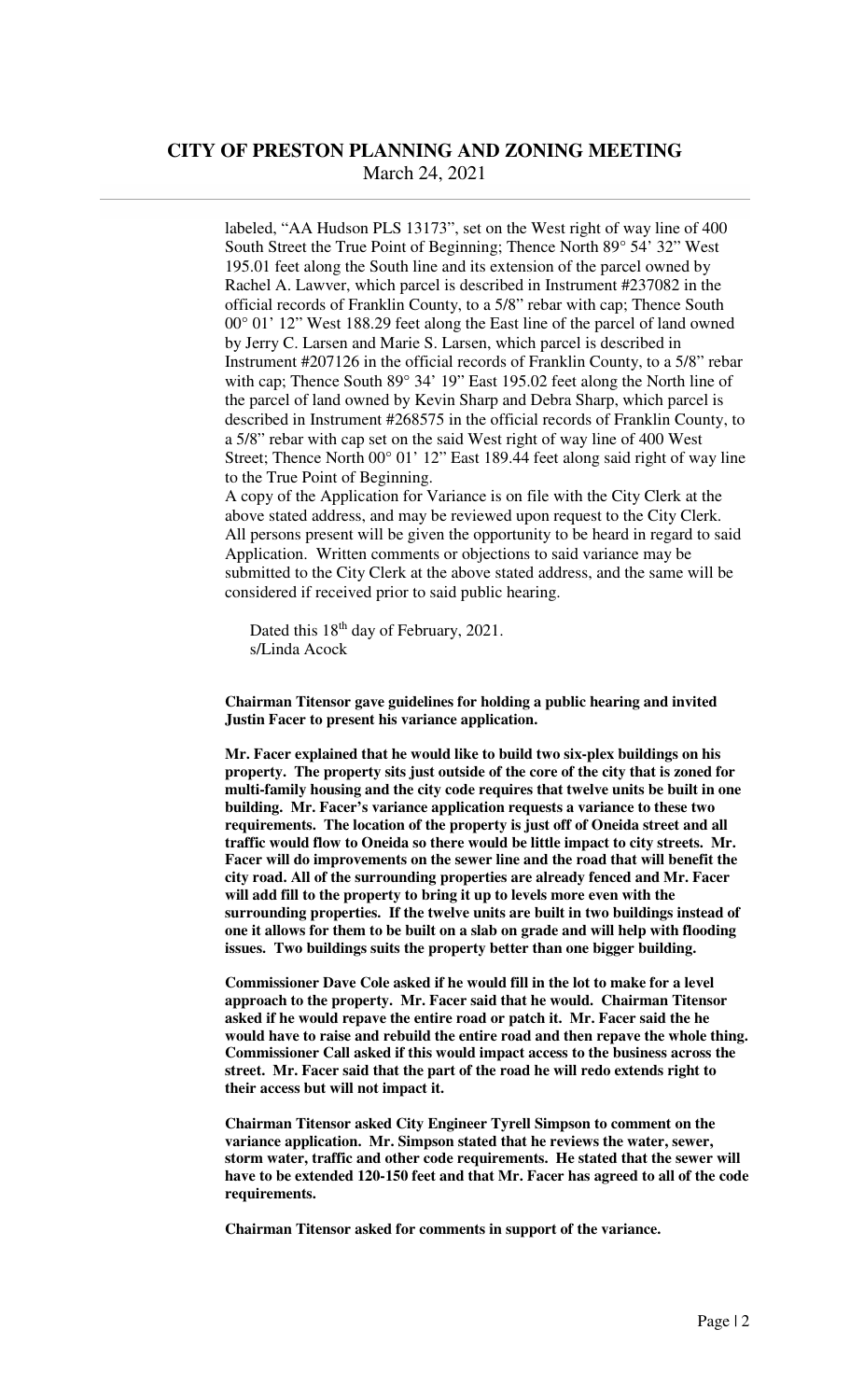**Dixon Beckstead stated that he lives in the same neighborhood and he thinks that it makes good sense to build there. It will help provide much needed housing in Preston.** 

**There were no written comments in support.** 

 **Chairman Titensor called for neutral comments.** 

 **There were no neutral comments and no written neutral comments.** 

 **Chairman Titensor called for opposing comments.** 

 **Judy Priestly stated that she lives across the street from this property and she is against it. She was of the understanding that this property was a natural drain field and could not be raised. She stated concern about runoff water being directed into the city sewer that is already over taxed. She stated that the apartments next to her have basements and they are always having problems with black mold.** 

 **Dakota Reid stated that he lives south of the property in question and asked if he will be required to pay for curbing in front of his house and that he does not want apartments in his backyard. Chairman Titensor answered that there will be no financial impact on the surrounding properties.** 

 **Rachel Lawver owns property on Oneida and these buildings would be in her backyard. She is against building apartments there, she stated that it is a nice quiet neighborhood and she doesn't want that to change.** 

 **There were no written opposing comments.** 

**Commissioner Penny Wright questioned Mr. Facer about where his storm water runoff will go. Mr. Facer stated that it will not drain into the sewer but will be kept on site. Commissioner Wright also asked if Mr. Facer was concerned about flooding and mold problems. Mr. Facer said that if he can build two buildings he will be able to build them slab on grade and will not have a basement. He stated that the soil there is very sandy and he will have to raise the level of the lot quite a bit to work with the sewer. He will do this in a way that will not impact the neighbors' fences.** 

 **Commissioner Carter asked if raising the lot will cause more runoff onto the neighbor's properties. Mr. Facer responded that there will be minimal change in the water runoff and that the property is not currently a drainage pond. He will bring the level of the property up to match surround lots and will grade it to match the fence lines of the surrounding properties and any runoff water will divert into the grass swell strips of all the properties.** 

 **Chairman Titensor called for a motion to close the public hearing.** 

 **Commissioner Wright made a motion to close the public hearing. Commissioner Alvey seconded the motion. Vote was as follows:** 

| <b>Chairman Titensor-</b>    | Aye |
|------------------------------|-----|
| <b>Commissioner Alvey -</b>  | Aye |
| <b>Commissioner Cole -</b>   | Aye |
| <b>Commissioner Winn-</b>    | Aye |
| <b>Commissioner Wright -</b> | Aye |
| <b>Commissioner Call-</b>    | Aye |
| <b>Commissioner Carter-</b>  | Aye |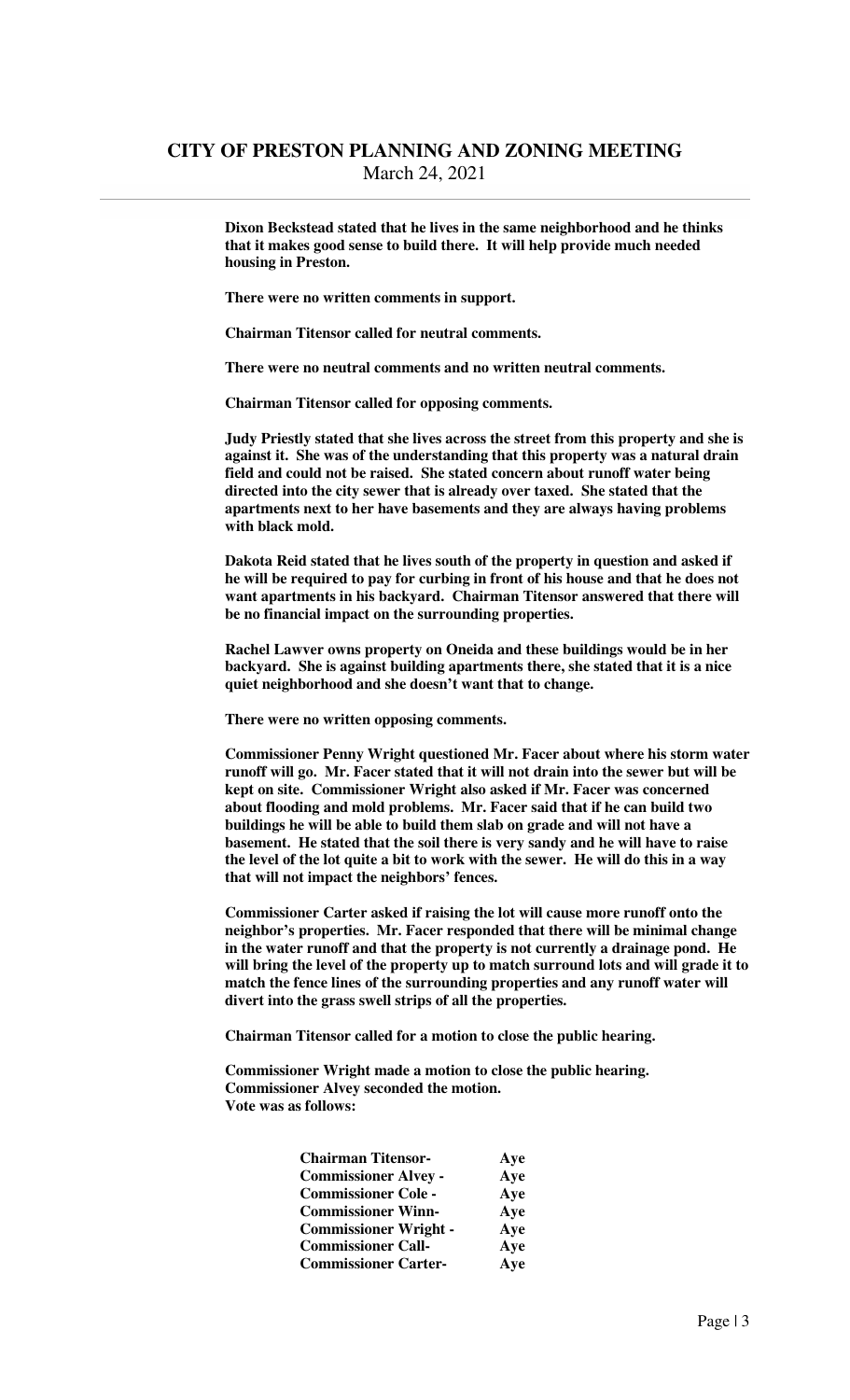#### **Vote was unanimous.**

**Commissioner Cole stated that he likes the layout of the two buildings and doesn't see a problem with the water. He stated that they are in the process of looking at the city zoning and extending the multi-family housing zone so he has no issue with that. He stated that the city needs more housing and he feels that Mr. Facer will work with the neighbors to address any concerns with them.** 

 **Commissioner Call stated that the variance is not in conflict with the comprehensive plan and that Preston needs multi-family housing and that the improvement to the road will be nice.** 

 **Chairman Titensor stated that two buildings is a better choice for this property but he has some reservations about there being too many multi-family buildings in the area. He likes that it is so close to Oneida for the traffic flow.** 

 **Chairman Titensor called for a motion on the variance application of Justin Facer.** 

 **Commissioner Winn made a motion to recommend to City Council approval of the variance application of Justin Facer at 18 South 4th West.** 

 **Commissioner Cole seconded the motion.** 

 **Vote went as follows:** 

| <b>Chairman Titensor-</b>    | <b>Aye</b> |
|------------------------------|------------|
| <b>Commissioner Alvey -</b>  | Aye        |
| <b>Commissioner Cole -</b>   | Aye        |
| <b>Commissioner Winn-</b>    | Aye        |
| <b>Commissioner Wright -</b> | Aye        |
| <b>Commissioner Call-</b>    | Aye        |
| <b>Commissioner Carter-</b>  | Aye        |

**Vote was unanimous.** 

**PUBLIC Chairman Titensor called for a public hearing for Tim Golightly rezone HEARING application for 10 East 4th West.** 

**TIM GOLIGHTLY 10 EAST 4 TH WEST** 

> Notice is hereby given that a public hearing will be held on March 24, 2021, before the City of Preston Planning and Zoning Commission at the hour of 6:10 P.M., or as soon thereafter as this matter may be heard, at the city hall located at 70 West Oneida St., Preston, Idaho, to give consideration to the application of Tim and Natalie Golightly, at 10 East 4<sup>th</sup> South, Preston Idaho for the rezoning of certain property located in the City of Preston, Idaho, from its present classifications of Residential A-1 and Industrial, to a classification of Industrial I1. More specifically, the applicants desire that the entire property be zoned under one classification of Industrial I1. A copy of the legal description of the property requested to be rezoned is attached hereto as Exhibit A.

> All persons present will be given the opportunity to be heard in regard to said Application. Written comments or objections to said rezoning may be submitted to the City Clerk at the above stated address, and the same will be considered if received prior to said public hearing. Dated this 25<sup>th</sup> day of February, 2021.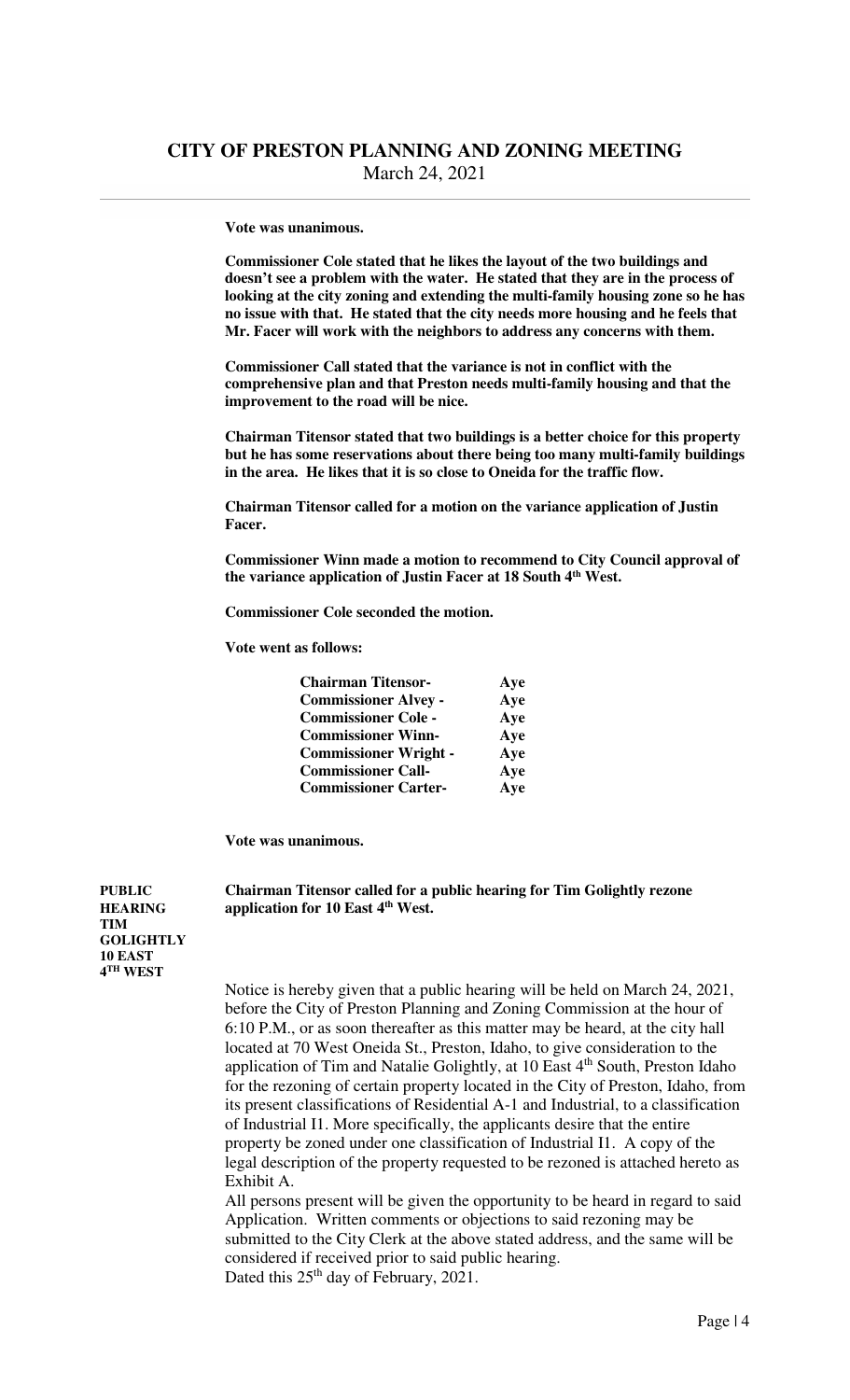s/ Linda Acock, Preston City Clerk

#### **EXHIBIT A LEGAL DESCRIPTION**

 A PARCEL OF LAND LOCATED IN THE NORTHWEST QUARTER OF THE SOUTHWEST QUARTER OF SECTION 26, TOWNSHIP 15 SOUTH, RANGE 39 EAST, BOISE MERIDIAN, FRANKLIN COUNTY, IDAHO, AND MORE PARTICULARLY DESCRIBED AS FOLLOWS: BEGINNING AT THE WEST QUARTER CORNER OF SAID SECTION 26, FROM WHICH THE SOUTHWEST CORNER OF SECTION 26 BEARS SOUTH 00° 01' 32" WEST; THENCE SOUTH 00° 01' 32" WEST 148.50 FEET ALONG THE WEST BOUNDARY OF SAID SECTION 26 TO A MAG NAIL AND WASHER (PLS 9163) AT THE SOUTHWEST CORNER OF THE PARCEL OF LAND DESCRIBED IN INSTRUMENT NUMBER 277827; THENCE SOUTH 89° 48' 30" EAST 253.21 FEET ALONG THE SOUTH BOUNDARY OF SAID PARCEL TO A5/8" REBAR AND CAP LABELED "A.L.S., PLS 9163 AT THE SOUTHEAST CORNER THEREOF;

 **Chairman Titensor gave guidelines for holding a public hearing and invited Tim Golightly to present his rezone application.** 

 **Tim Golightly explained that he is trying to sell his property which he has used for his business for several years and was a commercial building before he purchased it. The parcel has two different zoning designations and he would like to have it all zoned Industrial-1.** 

 **Commissioner Steve Call asked if Mr. Golightly had two lots at that location. Mr. Golightly said that he split his property and sold his house separate of the commercial building. The rezone applies only to the lot that the commercial building is on.** 

 **Chairman Titensor called for comments in support of the rezone application.** 

 **Kayla Casen recently purchased the house that was split away from this lot and she is concerned that the house may be rezoned away from residential in the future. Mr. Titensor assured her that this would not affect the lot that her house sits on.** 

 **Brad Wall stated that this zoning change would make this lot match the adjacent property and that it has always been used as commercial.** 

 **Mike Bridges is wanting to purchase this lot and run his business out of the commercial building. He has been operating his business, ABC Seamless, out of Smithfield for several years and is excited to move it to Preston. The building will mostly be used for storage and there will not be a lot of customer traffic at the location.** 

 **There were no written comments in favor.** 

 **Chairman Titensor called for neutral comments.** 

 **There were no neutral comments or written neutral comments.** 

 **Chairman Titensor called for opposing comments.**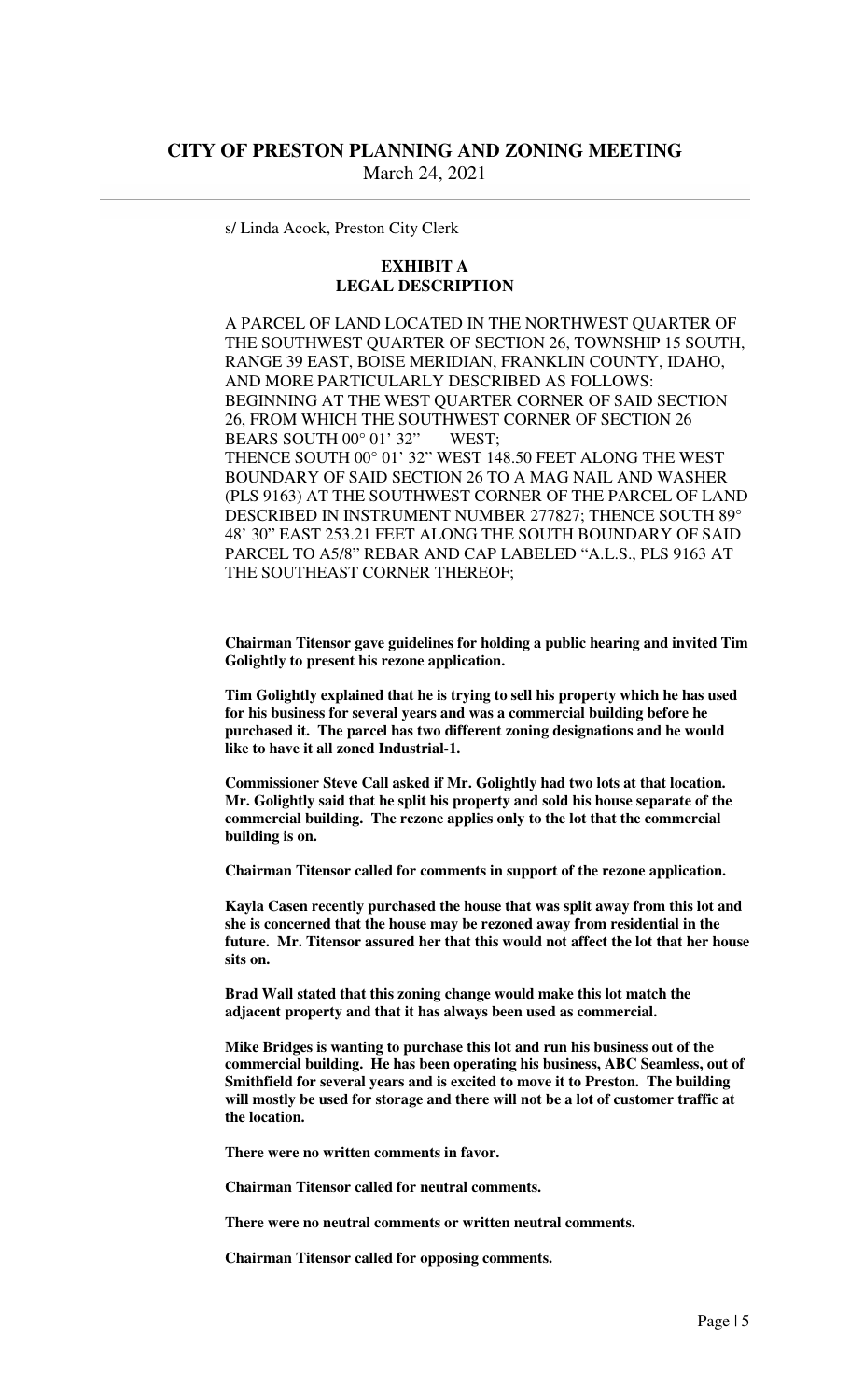**There were not opposing comments or written opposing comments.** 

 **Chairman Titensor called for a motion to close the public hearing.** 

 **Commissioner Wright made a motion to close the public hearing for Tim Golightly rezone application. Commissioner Alvey seconded the motion.** 

 **Vote went as follows:** 

| <b>Chairman Titensor-</b>    | Aye |
|------------------------------|-----|
| <b>Commissioner Alvey -</b>  | Aye |
| <b>Commissioner Cole -</b>   | Aye |
| <b>Commissioner Winn-</b>    | Aye |
| <b>Commissioner Wright -</b> | Aye |
| <b>Commissioner Call-</b>    | Aye |
| <b>Commissioner Carter-</b>  | Aye |

 **Vote was unanimous.** 

 **Chairman Titensor asked City Attorney Preston Rutter if he had any comments. Mr. Rutter stated that city statute demands that if a citizen is granted a rezone then it is locked in for four years and the city cannot change the zone without written consent from the owner. He advised the commissioners to be cautious in granting a rezone for this reason.** 

 **Chairman Titensor stated that there is already a transaction in progress on this property and he does not want to hold them up any longer and that he did not foresee any issues with future rezoning plans.** 

 **Chairman Titensor called for a motion regarding the rezone application for Tim Golightly.** 

 **Commissioner Winn moved to recommend to city council to approve the rezone application for Tim Golightly at 10 East 4th South. Commissioner Carter seconded the motion.** 

 **Vote went as follows:** 

| <b>Chairman Titensor-</b>    | Aye |
|------------------------------|-----|
| <b>Commissioner Alvey -</b>  | Aye |
| <b>Commissioner Cole -</b>   | Aye |
| <b>Commissioner Winn-</b>    | Aye |
| <b>Commissioner Wright -</b> | Aye |
| <b>Commissioner Call-</b>    | Aye |
| <b>Commissioner Carter-</b>  | Aye |

**Vote was unanimous.** 

**LAND USE City Engineer Tyrell Simpson presented the land use map with the changes MAP NORTH that had been requested at the last meeting. Commissioner Dave Cole stated -WEST he thought there was not enough commercial space with the new changes. He QUADRANT said that businesses on the North end of town need more space and there needs to be more space for new businesses to come in. He recommended that they extend the commercial zone to 6th South. The commissioners discussed extending the commercial zone and including more Residential A3 on the south side of 6th south as a buffer between commercial and residential areas. It was agreed to make these changes to the proposed map and discuss again at the second meeting in April.**